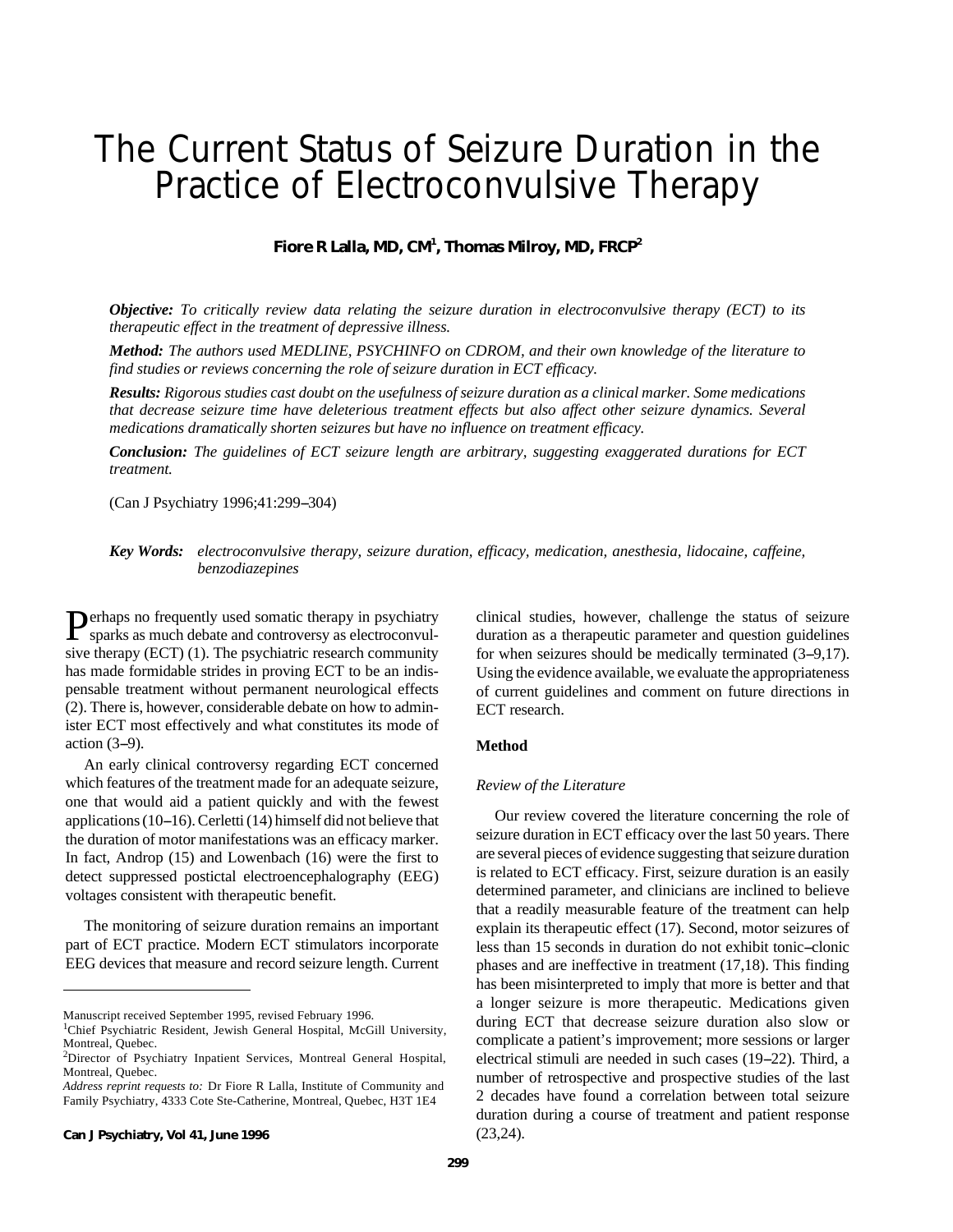| <b>Table I</b><br><b>Studies and Reviews Concerning ECT Seizure</b><br><b>Duration and Treatment Efficacy</b> |                                       |
|---------------------------------------------------------------------------------------------------------------|---------------------------------------|
|                                                                                                               |                                       |
| Clinical studies relating duration to<br>improvement                                                          | 23, 24, 34                            |
| ECT technique studies                                                                                         |                                       |
| <b>Bilateral stimulation</b>                                                                                  | $25, 29 - 31, 35, 36, 38, 39, 41, 58$ |
| Multiple ECT (MECT)                                                                                           | 26, 27, 54                            |
| Stimulus intensity                                                                                            | 40, 41, 51                            |
| <b>EEG</b> studies                                                                                            |                                       |
| Postictal voltage suppression                                                                                 | $42 - 44, 54, 58$                     |
| Seizure charge                                                                                                | 42, 43, 53                            |
| Endocrine studies                                                                                             |                                       |
| Oxytocin                                                                                                      | 49                                    |
| Prolactin                                                                                                     | 45, 47, 48, 60                        |
| Medication and seizure duration                                                                               |                                       |
| Benzodiazepines                                                                                               | $19 - 22, 63, 64, 68$                 |
| Caffeine                                                                                                      | 70, 72, 73                            |

A number of technique, electroencephalograph, endocrine, and medication factors correlate with the therapeutic adequacy of ECT (18−23, 25−49). These have been systematically studied and compared to seizure duration as predictors of efficacy. We will review the scientific data on each category of findings (Table I).

# *Clinical Studies: Seizure Duration and Improvement in Hospitalized Patients*

The few clinical studies that document a correlation between ECT efficacy and seizure duration have suffered from design difficulties (23,24). Maletzky's retrospective study of ward patients (23), for example, found that positive clinical outcome from depressive symptoms correlated with accumulated seizure time in the course of therapy. Stimulus intensity, diagnosis, and concurrent medication parameters, however, were not adequately considered (17,52,53), and the study was neither randomized nor well controlled.

The only relevant study we found supporting a correlation was by Zorumski and others (24). His group found that 88% of patients with a cumulative seizure time of 300 seconds or greater had a favourable response. Their data were collected retrospectively and prospectively in the setting of a university hospital. The feature common to all patients was ECT treatment for depressive symptoms, regardless of primary diagnosis. The authors noted significant difficulties in the study, including the variable number of ECT sessions received, a confounding effect of medication, and the unilateral versus bilateral treatment of different patients.

In a prospective study, Miller and colleagues (34) followed a sample of depressed patients receiving ECT and found that seizure durations did not correlate with Hamilton Depression Rating Scale (HDRS) scores after treatment. The group did, however, find that significant nonverbal memory deficits correlated with seizure duration.

To demonstrate that seizure duration is a variable correlated with efficacy, one would have to show that patients with longer seizures require fewer ECTs. Weiner and Coffey (41) and Sackeim and others (40,50,51) have found no such correlation in studies using HDRS scores for a sizeable number of patients. While short seizures may signal that a medical condition or drug is interfering with the ECT process, it should be noted that shortening seizure times is a normal consequence of a progressing course of treatment, a result of ECT's anticonvulsant effect (52).

In summary, well-designed clinical studies with depressed patients do not generally show a correlation between total seizure time and ECT efficacy.

## *ECT Practice Factors and Seizure Duration*

*Bilateral Stimulation.* Sackeim's insightful review of the literature (17) has outlined the technical parameters that make ECT successful. He found that it is the degree to which the electrical stimulus exceeds seizure threshold and not the absolute dose that determines clinical outcome, especially in unilateral models. His rigorous studies  $(38-40,50,51)$  showed that right unilateral (RUL) treatment at low or high dose can produce seizures of equivalent duration to bilateral (BL) treatment. With low levels of electrical stimulation, RUL patients showed only a 17% improvement in HDRS score versus 70% in the BL group, despite the same mean seizure duration in each group (39). RUL treatment outcome can be ameliorated by increasing stimulus intensity (38,40,41).

*Multiple ECT*. In an attempt to achieve longer cumulative seizure durations for a given course of therapy, investigators have given multiple ECT stimuli (MECT) in the same session. Total seizure time for MECT patients correlates with clinical improvement in depression (26,27). Nevertheless, treatment studies have not disentangled the benefits of increased seizure time from the increased number of stimuli administered to achieve it (17,46,53,54). Further, second or third seizures evoked in the same session do not generalize well and are associated with medical and cognitive side effects (54).

*Increasing Stimulus to Increase Duration*. While the degree to which electrical stimulus exceeds the seizure threshold has proved to be an important parameter in predicting clinical response, the length of the seizure has not generally done so (40,52,53). The practice of maintaining an adequate seizure duration is a complicated treatment issue. For example, an adequate ECT stimulus in the elderly is high as compared with other age groups and predisposes to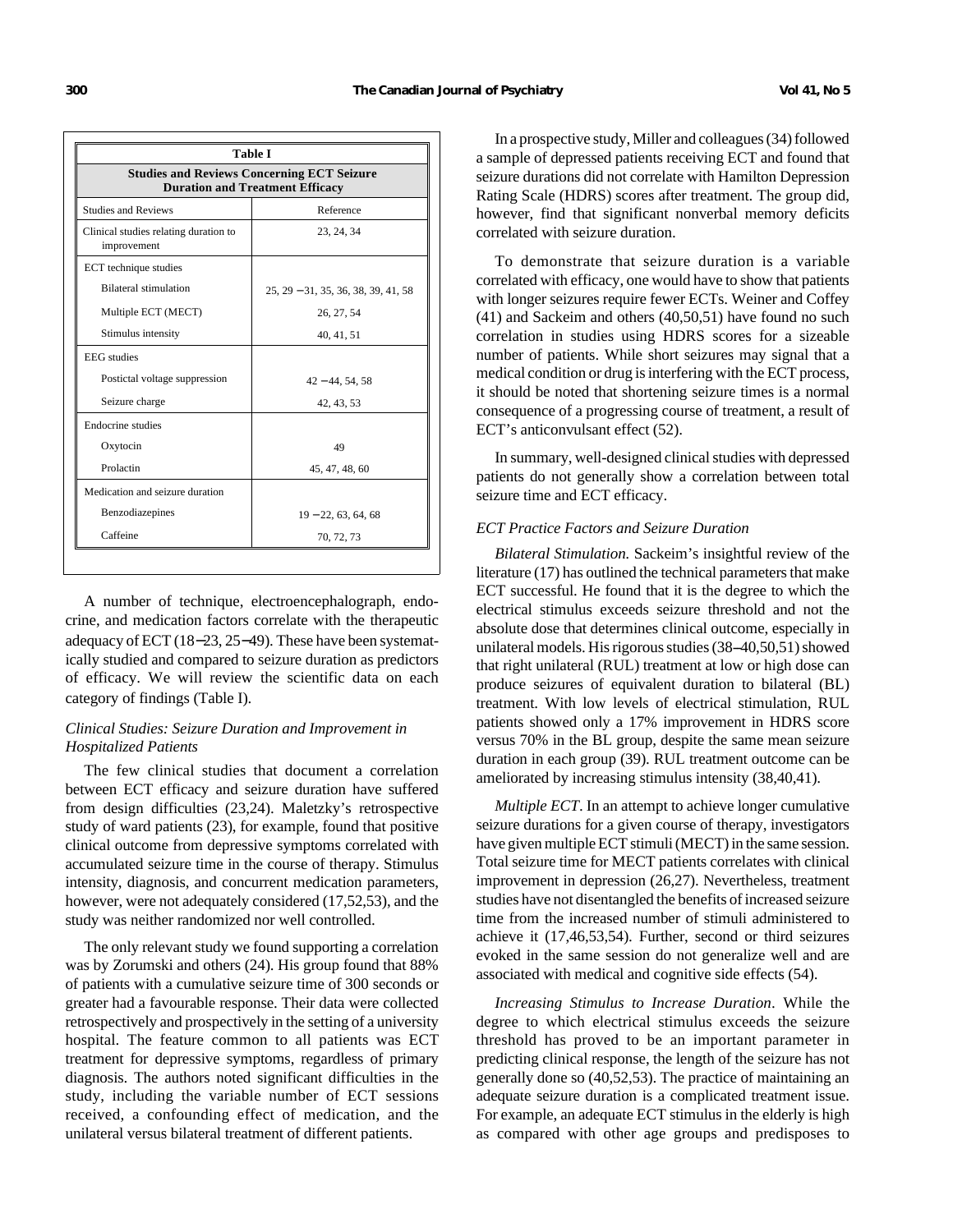cognitive side effects (5,35,36,55). Despite clinical improvement, seizure duration shortens over time, and the tendency is for clinicians to increase the stimulus to maintain duration, which increases the likelihood of complications (9,17,40,55,56).

In summary, while increasing the electrical stimulus or inducing multiple seizures within the same treatment session may increase duration and help efficacy, there is little evidence that the former is responsible for the latter.

# *EEG Findings*

*Voltage Suppression Studies.* Postictal voltage suppression refers to the decrease in resting EEG voltage after seizure activity as compared with baseline. Well-generalized seizures invoke voltage-suppressing neural mechanisms intended to terminate and prevent further seizure activity. This suppression is seen as a lower baseline on the EEG postictus (5,9,57). Studies have found that the degree of suppression correlates with seizure generalization (57), therapeutic adequacy (10), and bilateral stimulation (44,46,58). Nobler and Sackeim (59) studied the effects of bilaterality and stimulus intensity on EEG changes and seizure duration. While bioelectric suppression correlated with ECT efficacy, seizure duration had no bearing on type of administration or patient recovery.

*EEG Waveform Features*. Greater ictal EEG amplitude, intensity, and symmetry obtained with bilateral ECT are not more common with longer seizures, but they are related to antidepressant outcome (10,59). Krystal and colleagues (43,58) have found that the immediate poststimulus and midictal EEG amplitudes correlated well with seizure therapeutic adequacy in depression. The symmetry of the waveforms about the midpoint on the EEG tracing was also predictive. Nobler's experiments confirmed these findings and found seizure duration had no impact as an EEG measure of treatment adequacy (59).

*Seizure Charge*. Total seizure charge (the calculated product of EEG voltage, seizure uniformity throughout the brain, and seizure duration) is hypothesized to be a measure of treatment intensity and efficacy (42,43,53). The 3 variables it includes may not be physiologically independent of one another, so that a longer seizure duration would not guarantee a greater result. Systematic controlled studies on this index are not evident in the literature.

In summary, EEG findings can be used to identify therapeutically active ECT seizures with a degree of accuracy and reliability. Seizure duration as measured by EEG has not been found to be one of these predictive indices in the studies reviewed.

#### *Endocrine Measures*

Several authors have demonstrated a series of hypothalamic-pituitary axis abnormalities in the acutely depressed patient  $(47, 48, 60 - 62)$ .

*Oxytocin*. Scott and others found that measures of oxytocin release from the posterior pituitary correlated with HDRSmeasured improvement in depression (49). Serum concentrations of oxytocin-associated neurophysin (OAN) were calculated before and after the first treatment in a course of ECT. The increase in OAN correlated strongly with improvement on the HDRS. This neurophysin response to ECT did not correlate with EEG-measured seizure duration. These results countered the hypothesis that patients exhibiting the highest increases in oxytocin might have done so as a result of longer duration.

*Prolactin*. Several authors have found that the surge of prolactin released by ECT may be an indicator of clinical improvement. Abrams and Swartz (45) found that seizure duration (53) was possibly related to the rise in prolactin. Contradictory findings from the same researchers, however, have yet to show a relationship between the magnitude of prolactin release and ECT benefits (9,47).

In conclusion, while there is considerable controversy over endocrine measures of ECT efficacy----the most rigorous study to date (49) has shown that hormone measures predict therapeutic response—this efficacy seems to be independent of seizure duration.

# *Medication Factors*

Many medications have been tried as anesthetics and adjuvants in ECT. Though they may shorten seizure duration, some of these medications have an adverse effect on therapeutic adequacy  $(18-22,63-65)$ .

*Lidocaine*. Lidocaine pretreatment (18,65) results in short seizure duration and poor efficacy of ECT in a dosedependent fashion; it also causes less postictal voltage suppression. Lidocaine inhibits seizure dynamics by diminishing EEG spike activity, causing escapes of spike--wave complexes, and decreasing voltage amplitude (52). A distinct relationship between seizure duration and therapeutic efficacy was found in a lidocaine-pretreated group, but not in experimental controls (64). The patients least helped by ECT had the shortest seizure durations, but also received the most lidocaine (53).

*Anesthesia*. Another complication of granting seizure duration an important place in the prediction of adequate ECT is outlined by Fear and others (66), who studied the potential utility of propofol anesthesia in ECT. The American Psychiatric Association (APA) guidelines (4,67) do not consider propofol suitable for use in the induction process because it shortens seizure duration. In a well-designed prospective clinical trial, Fear treated patients with ECT using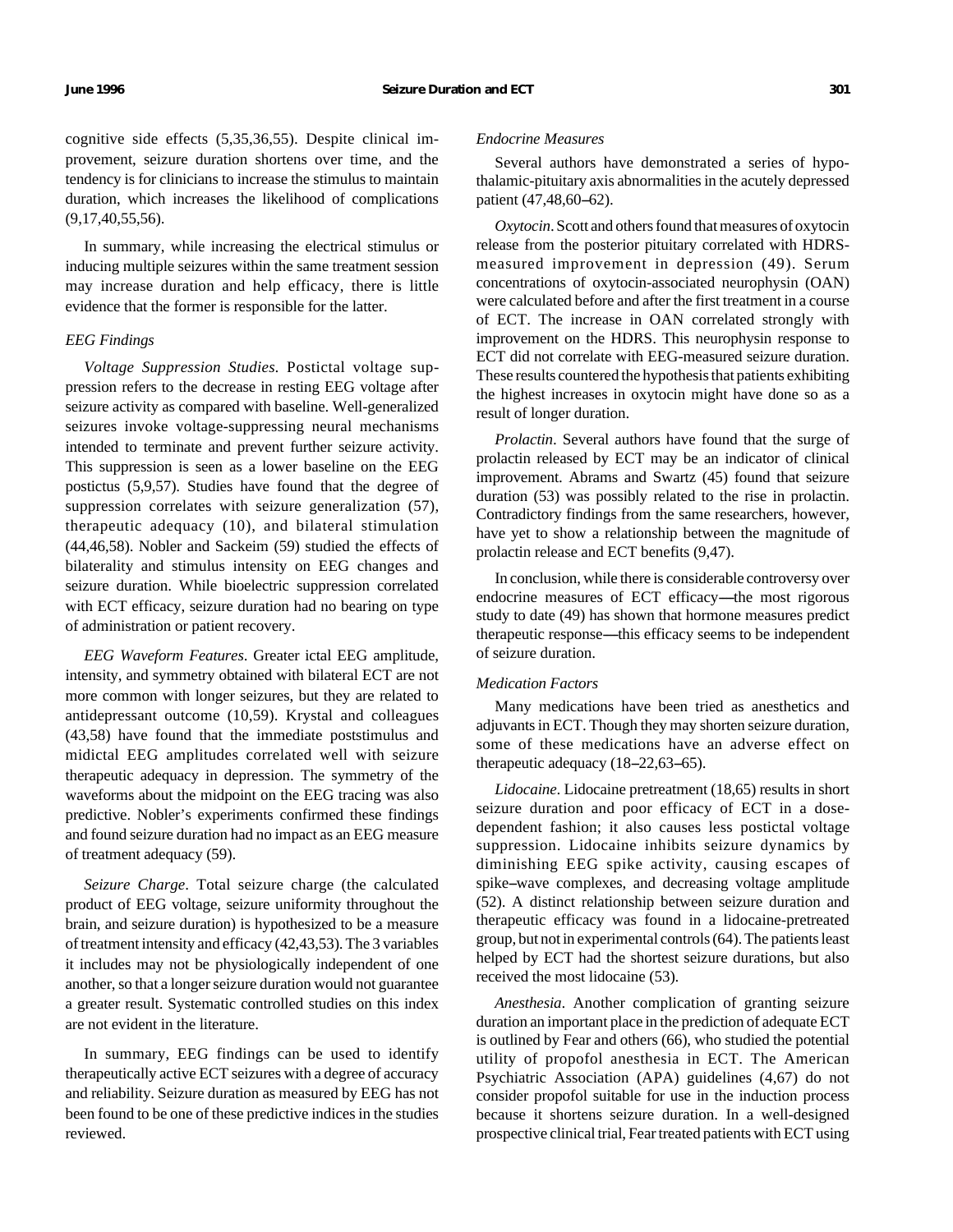propofol as an induction agent. Though a significant decrease in mean seizure duration was found compared with his control group using methohexitone induction (17.5 versus 25.5 seconds, respectively), both groups had the same endpoints on the Hamilton and Beck depression scales. Malsch's data (68) have shown that propofol- or methohexital-treated ECT patients ameliorate from depression at the same rate. Strengths of this latter study include researcher blinding and the avoidance of concurrent medications that might interfere with treatment. Propofol is well tolerated by patients, provides greater autonomic stability than methohexital, and is easy to use. An unjustified assumption about seizure duration may impede the use of this medication in ECT.

*Benzodiazepines*. Recent data implicate benzodiazepines as inhibitors of effective ECT based on their ability to decrease seizure duration (19–21). Benzodiazepines (BDZ) may inhibit ECT efficacy by 2 mechanisms: the raising of seizure threshold and the inhibition of seizure propagation (22). Greenberg, Pettinati, and their colleagues (20,22) reviewed all clinical studies relating BDZ effects to ECT efficacy and found that none satisfied basic research criteria to correlate decreased seizure duration and therapeutic effectiveness. This occurred because, *a priori,* research efforts were designed to prove benzodiazepines decreased ECT effectiveness. When this effect was proved, decreased seizure duration was invoked as a cause, regardless of whether it was statistically analyzed or not (22).

Pettinati and others (69) retrospectively found that bedtime benzodiazepine use hinders ECT response. Treatment was unilateral, however, and seizure duration was not analyzed. When the treatment-resistant patients were switched to bilateral ECT, they rapidly responded, implying that overcoming an increased seizure threshold rather than obtaining a sufficient length of treatment was more important therapeutically.

Strömgren's group (70) found that patients taking BDZ underwent a longer series of ECT treatments to achieve adequate therapeutic response. Seizure duration times were statistically less in the experimental group. Sedative drug doses, however, were not quantified. The study was retrospective, the patient diagnostic groups were poorly defined, and it is likely that sicker (more ECT-resistant) patients were taking the BDZ, although this could not be confirmed (22).

*Caffeine*. Caffeine predictably increases seizure duration with no measurable effect on threshold (69,71). It is recommended as an adjunctive medication by the APA task force on ECT (67). A recent prospective controlled study, however, did not find therapeutic benefit to the combination (72). Further, Rosenquist and colleagues found no benefit of caffeine pretreatment on measures of seizure efficacy such as EEG voltage suppression or seizure regularity (73).

In summary, a large body of evidence from 4 classes of medication demonstrates that the manipulation of seizure duration alone does not alter the efficacy of treatment. Those medications that decrease the therapeutic benefits of ECT appear to do so by inhibiting the adequate initiation and propagation of the seizure.

#### **Discussion**

We have reviewed studies for the literature examining the relationship between seizure duration and ECT clinical outcome. Most investigations focus on the treatment of unipolar depression in hospitalized patients and parameters related to treatment success. Studies that document a relationship between duration and outcome are few and are fraught with major design flaws such as selection bias, uncontrolled medication use, and an inability to distinguish between seizure time and number of treatments  $(4,17,46,52,53)$ .

No prospective controlled study reviewed found a relationship between longer duration and faster or more favourable outcome in depression. Seizures of less than 15 seconds are associated with postictal autonomic complications and poor clinical results (17,18), but there is little evidence that a length of convulsion greater than 20 seconds is necessary. In a few studies, ECT with propofol anesthesia achieved average durations of well below 20 seconds and had outcome equivalent to controls (66,68). While a shorter seizure *can* signal decreased efficacy when drugs such as lidocaine or benzodiazepines are used, the duration itself does not appear to be the responsible physiological factor (52).

Given these findings, the guidelines concerning ECT seizure length appear to exaggerate the required seizure duration. The APA task force (67) advocates seizure lengths greater than 20 seconds and encourages the termination of seizures of 3 minutes or more. Given the medical and cognitive complications of not terminating seizures earlier (34,74,75) and the questionable benefit of allowing them to continue for that long, the clinical rules about ECT treatment duration could be rethought. Revising guidelines to decrease optimal and maximal seizure times would decrease cognitive and medical complications (34). Similarly, the practice of avoiding or withholding potentially helpful medications because they shorten seizure duration should be reconsidered.

Further clinical research in this field requires the selection of more homogeneous study populations and the use of statistical techniques to measure and filter confounding variables. Results obtained should be correlated with reliable efficacy markers: the stimulus intensity, EEG morphology, and postictal voltage suppression, for example. A number of new sedative and inductive anesthetic agents can be used to manipulate seizure threshold or duration in order to verify what constitutes safe, effective ECT practice. Lastly, research is needed on the basic neurophysiology of seizure initiation and propagation.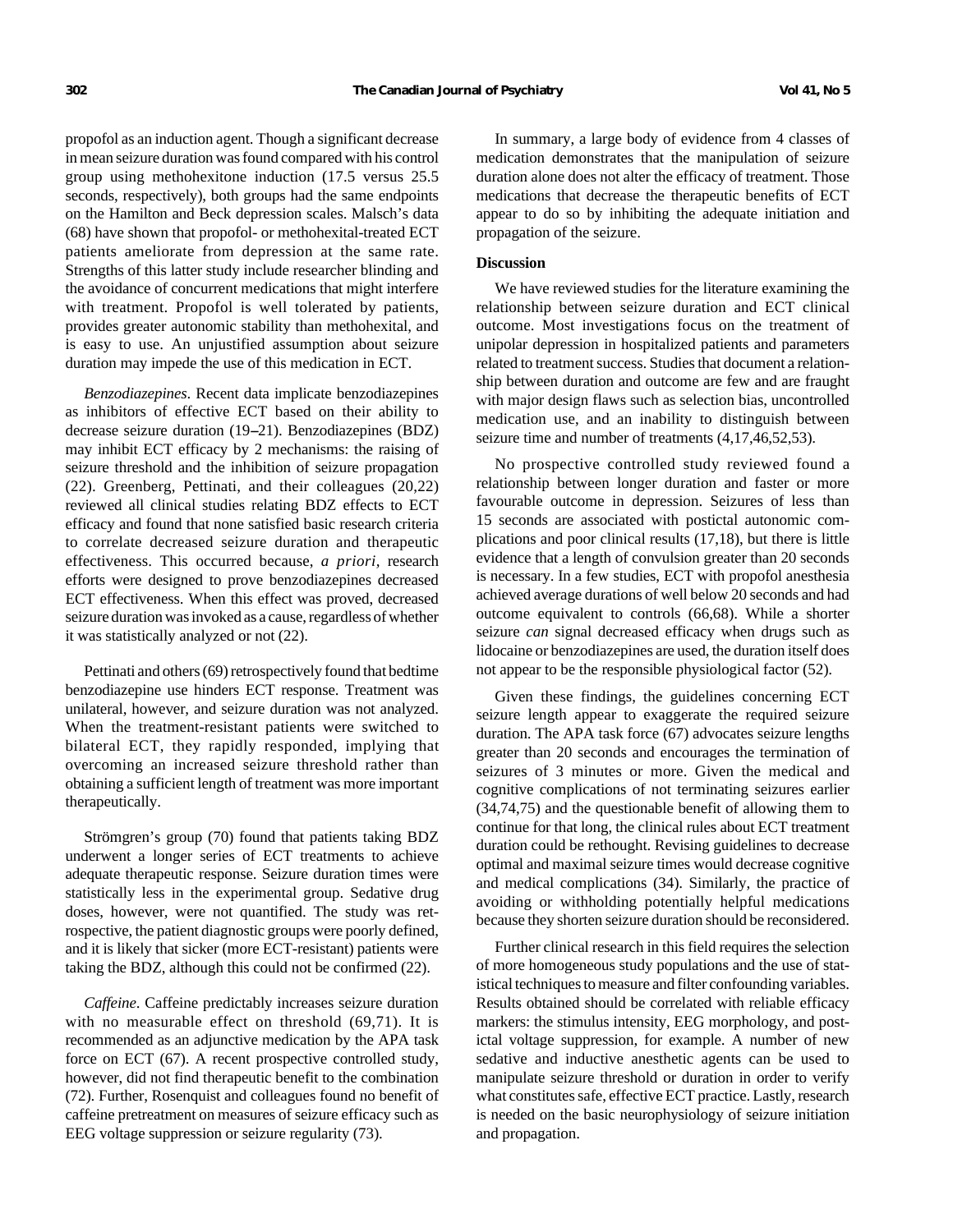#### **Clinical Implications**

- No rigorous clinical studies support the contention that longer ECT seizures are more efficacious.
- Longer seizures exacerbate the cognitive and medical comorbidity of the treatment.
- Medications that shorten ECT seizures do not invariably alter efficacy.

#### **Limitations**

- The number of well-conducted clinical studies in this field is small.
- The optimal minimum seizure duration for adequate treatment response has yet to be elucidated.
- Some ECT practice guidelines appear arbitrary or exaggerated.

#### **Acknowledgement**

The authors wish to thank Dr J Paris for his assistance with the manuscript.

#### **References**

- 1. Fink M. Impact of the anti-psychiatry movement on the revival of electroconvulsive therapy in the United States. Psychiatr Clin North Am 1991;14:793-801.
- 2. Devanand DP, Dwork AJ, Hutchison ER, and others. Does ECT alter brain structure? Am J Psychiatry 1994;151:957-70.
- 3. Fink M. The next challenge: the mode of action of ECT. Convuls Ther 1993;9:192--7.
- 4. American Psychiatric Association. Electroconvulsive therapy: task force report 14. Washington (DC): American Psychiatric Association; 1978.
- 5. Mukherjee S. Mechanisms of the antimanic effect of electroconvulsive therapy. Convuls Ther 1989:5;337-43.
- 6. Ottosson JO. Experimental studies of the mode of action of electroconvulsive therapy. Acta Psychiatr Scand Suppl  $1960:145:1-141$ .
- 7. Sackeim HA. Mechanisms of action of electroconvulsive therapy. In: Hales RE, Frances J, editors. Volume 7, Annual review of psychiatry. Washington: American Psychiatric Press; 1988.
- 8. Sackeim HA. Mechanisms of action. Convuls Ther 1989;6:207310.
- Sackeim HA, Mukherjee S. Neurophysiological variability in the effects of the ECT stimulus. Convuls Ther 1986;2:267-76.
- 10. Krystal AD, Weiner RD. ECT seizure therapeutic adequacy. Convuls Ther 1994:19:153-64.
- 11. Meduna IJ. Autobiography of IJ Meduna (Part 2). Convuls Ther 1985;1:43-57.
- 12. Kalinowsky L, Barrera E. Electric convulsion therapy in mental disorders. Psychiatr Q 1940;14:719-30.
- 13. Kalinowsky LB, Hoch PH. Shock treatments and other somatic procedures in psychiatry. New York: Grune & Stratton; 1946.
- 14. Cerletti U. Electroschock therapy. In: Sackler AM, Sackler MD, Sackler RR, Marti-Ibanez F, editors. The great physiodynamic therapies in psychiatry. New York: Hoeber-Harper; 1956.
- 15. Androp S. Electric shock therapy in the psychoses: convulsive and subconvulsive methods. Psychiatr Q 1941;16:73049.
- 16. Lowenbach II. Electric shock treatment of mental disorders. N C Med J 1943:4:123-8.
- 17. Sackeim HA, Devanand DP, Prudic J. Stimulus intensity, seizure threshold, and seizure duration: impact on the efficacy and safety of electroconvulsive therapy. Psychiatr Clin North Am 1991;14:80343.
- 18. Ottosson JO. Effect of lidocaine on the seizure discharge in electroconvulsive therapy. Acta Psychiatr Scand Suppl 1960;145:732.
- 19. Standish-Barry HM, Deacon V, Snaith RP. The relationship of concurrent benzodiazepine administration to seizure duration in ECT. Acta Psychiatr Scand 1985;71:269-71.
- 20. Pettinati HM, Willis KW, Nilsen SM, and others. Benzodiazepines reduce ECT's therapeutic effect [abstract]. In: Abstracts of the 140th annual meeting of the American Psychiatric Association; 1987 May  $7 - 13$ .
- 21. Bowen RC. The effect of diazepam on endogenously depressed patients. J Clin Pharmacol 1978;18:280-4.
- 22. Greenberg RM, Pettinati HM. Benzodiazepines and electroconvulsive therapy. Convuls Ther 1993;9:262-73.
- 23. Maletzky BM. Seizure duration and clinical effect in electroconvulsive therapy. Compr Psychiatry 1978;19:541-80.
- 24. Zorumski CF, Burke WJ, Rutherford JL, and others. ECT: clinical variables, seizure duration and outcome. Convuls Ther 1986;2:10919.
- 25. Abrams RA. Hypothesis to explain divergent findings among studies comparing the efficacy of unilateral and bilateral ECT in depression. Convuls Ther 1986;2:253-7.
- Abrams R, Fink M. Clinical experience with multiple electroconvulsive treatments. Compr Psychiatry 1972;13:115-21.
- 27. Blachly PH, Gowing D. Multiple monitored electroconvulsive treatment. Compr Psychiatry 1966;7:100-9.
- 28. Cromholm B, Ottosson JO. Ultrabrief stimulus technique in electroconvulsive therapy II: comparative studies on therapeutic effects and memory disturbances in treatment of endogenous depression with the Elther ES electroshock apparatus and the Siemens Konvulsator III. J Nerv Ment Dis 1963;137:268-76.
- 29. d'Elia G, Ottosson JO, Strömgren L. Present practice of electroconvulsive therapy in Scandinavia. Arch Gen Psychiatry 1953;40:577--81.
- 30. d'Elia G, Perris C. Comparison of electroconvulsive therapy with unilateral and bilateral stimulation. Acta Psychiatr Scand 1970;215:9--29.
- 31. d'Elia G, Raotma H. Is unilateral ECT less effective than bilateral ECT? Br J Psychiatry 1975:126;83-9.
- 32. Fink M. Missed seizures and the bilateral-unilateral electroconvulsive therapy controversy. Am J Psychiatry 1983;140:1989.
- 33. Heshe J, Roder E, Theilgaard A. Unilateral and bilateral ECT: a psychiatric and psychological study of therapeutic effect and side effects. Acta Psychiatr Scand 1978;275(Suppl):1S-180S.
- 34. Miller AL, Faber RA, Hatch JP, and others. Factors affecting amnesia, seizure duration, efficacy in ECT. Am J Psychiatry 1985;142:6926.
- 35. Ottosson JO. Is unilateral nondominant ECT as efficient as bilateral ECT? a new look at the evidence. Convuls Ther 1991;7:190-200.
- 36. Overall JI, Rhoades HM. A comment on the efficacy of unilateral versus bilateral ECT. Convuls Ther 1986;3:245-51.
- 37. Pettinati HM, Nilsen S. Missed and brief seizures during ECT: differential response between unilateral and bilateral electrode placement. Biol Psychiatry 1985;20:506-14.
- 38. Sackeim HA. Optimizing unilateral electroconvulsive therapy. Convuls Ther 1991;7:201-12.
- 39. Sackeim HA, Decina P, Kanzler M, and others. Effects of electrode placement on the efficacy of titrated, low-dose ECT. Am J Psychiatry 1987;144:1449-55.
- 40. Sackeim HA, Decina P, Portnoy S, and others. Studies of dosage, seizure threshold, and seizure duration in ECT. Biol Psychiatry 1987:22:249-68.
- 41. Weiner RD, Coffey CE. Minimizing therapeutic differences between bilateral and unilateral nondominant ECT. Convuls Therapy  $1986:2:261-5$ .